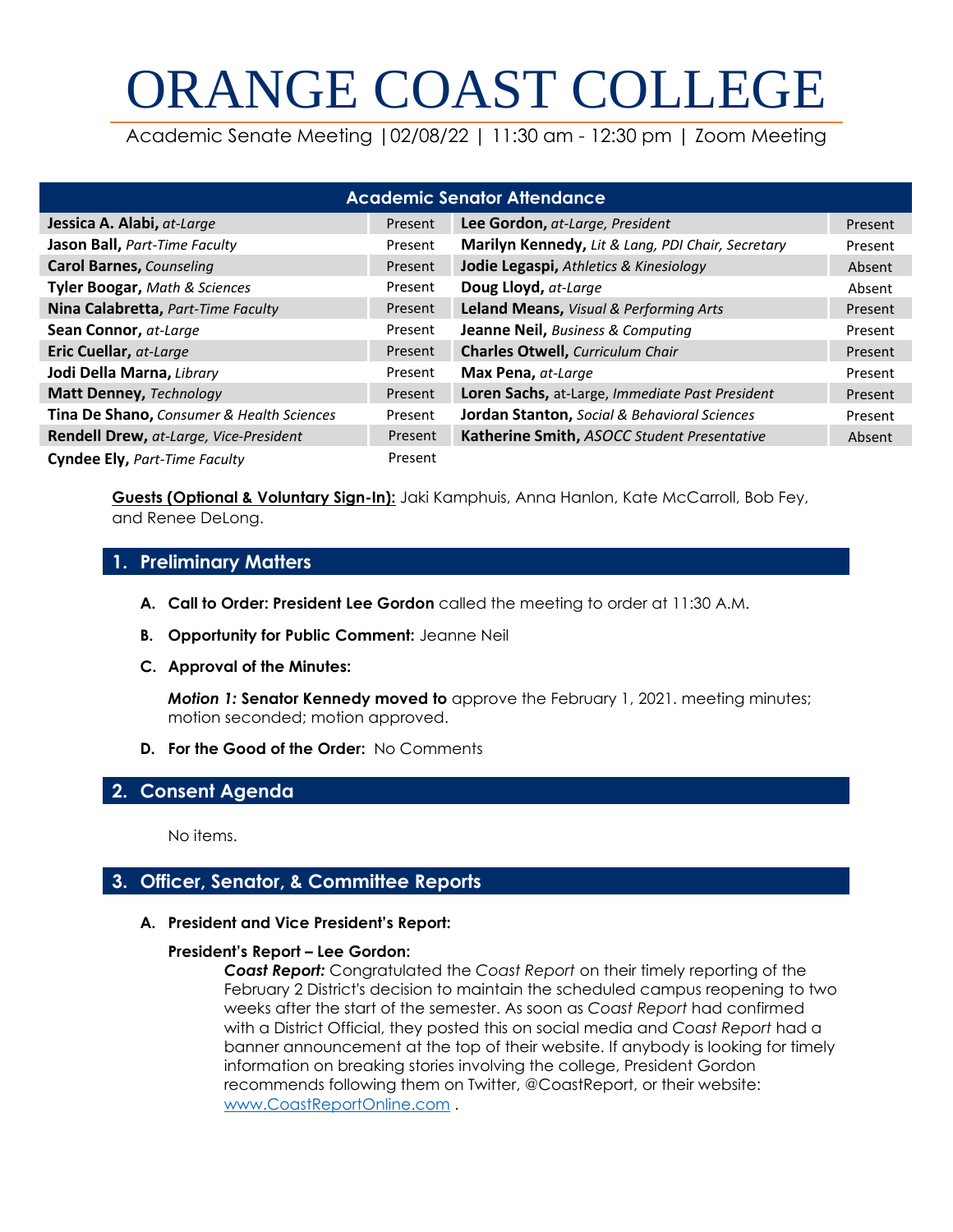**Enrollment:** He and VP Drew continue to work with VPI Grimes-Hillman on her initiative to bring in advisors on how faculty and management can work together to increase the efficiency and the size of college enrollment. They will be meeting Thursday to further develop this proposal.

**COVID & Teaching:** Will be a standing item on the Senate agenda for the first half of this semester.

**Flex Day:** Is coming on Feb. 24 and the Flex Committee hopes to have the Flex program published and posted on the portal page this week.

#### **Vice President's Report – Rendell Drew:**

**Faculty Handbook:** He is following up with the Faculty Handbook subcommittee, and the next step is to contact VPI Michelle Grimes-Hillman to come up with some strategies. The Senate is only going to focus on the faculty purview aspect. **Senator-at-Large:** The Academic Senate has two Senator-at-large positions available. The call will go out today. The responses will be received by next week on Monday. In two weeks, the candidates will have the opportunity to introduce themselves at the Senate meeting, then the Senate will vote to elect the two new senators.

- **B. Guided Pathways Senator Alabi** reported that during intersession they had a summit with Program Review and IE. They participated in a training with department chairs. They have been trying to break down silos and do a college transformation and part of that is integrating Guided Pathways into Program Review. The meeting was very productive.
- **C. CFE Union/Bargaining Unit Report – Rob Schneiderman:** Reported that there are currently two Vice President positions available on the CFE Executive Board. If anybody is interested, they can contact him, CFE Executive Director Bob Fey, or Maria in the union office. They meet on the first Thursday of the month from 9am-12pm. They have some KN-95 masks and will be buying additional ones and will work with the District to get more. Faculty can email Maria [\(maria@cfe1991.org\)](mailto:maria@cfe1991.org) the Union Office Coordinator, if they need a mask.
- **D. Diversity, Equity, and Inclusiveness Initiatives – Anna Hanlon:** Reported on the President's Diversity, Equity, and Inclusion (DEI) Taskforce. Stephanie Wells, Kisha Williamson-Champion, Rebecca Ogaz, and herself are the faculty members selected by the Senate to represent faculty at the Task Force. Vice-President Drew is the representative for the Multicultural Center. In the Fall, the Task Force identified a group of goals and drafted some objectives and tasks that fall under the goal to "Provide Culturally Responsive Curriculum." They would like to increase participation in this work. She will be holding some feedback sessions in February to accomplish that. The first one will be on Friday. February 11, 9:30 to 11am, and also on Monday, February 14, 4 pm. They will also have a Flex session. The plan is in draft form, and they would like as much feedback as possible.
- **E. Faculty Purview (10+1)** President Gordon shared on Zoom some of the key aspects of the 10+1: curriculum, degree requirements, grading policies, program development, student success, accreditation process, program review, professional development policies and more. The Senate has delegated to the Transparency Committee the oversight of the 10+1.

Senator Drew: Commented that in reference to the Transparency Committee, that it needs to fill the two positions currently available to move forward faculty initiatives.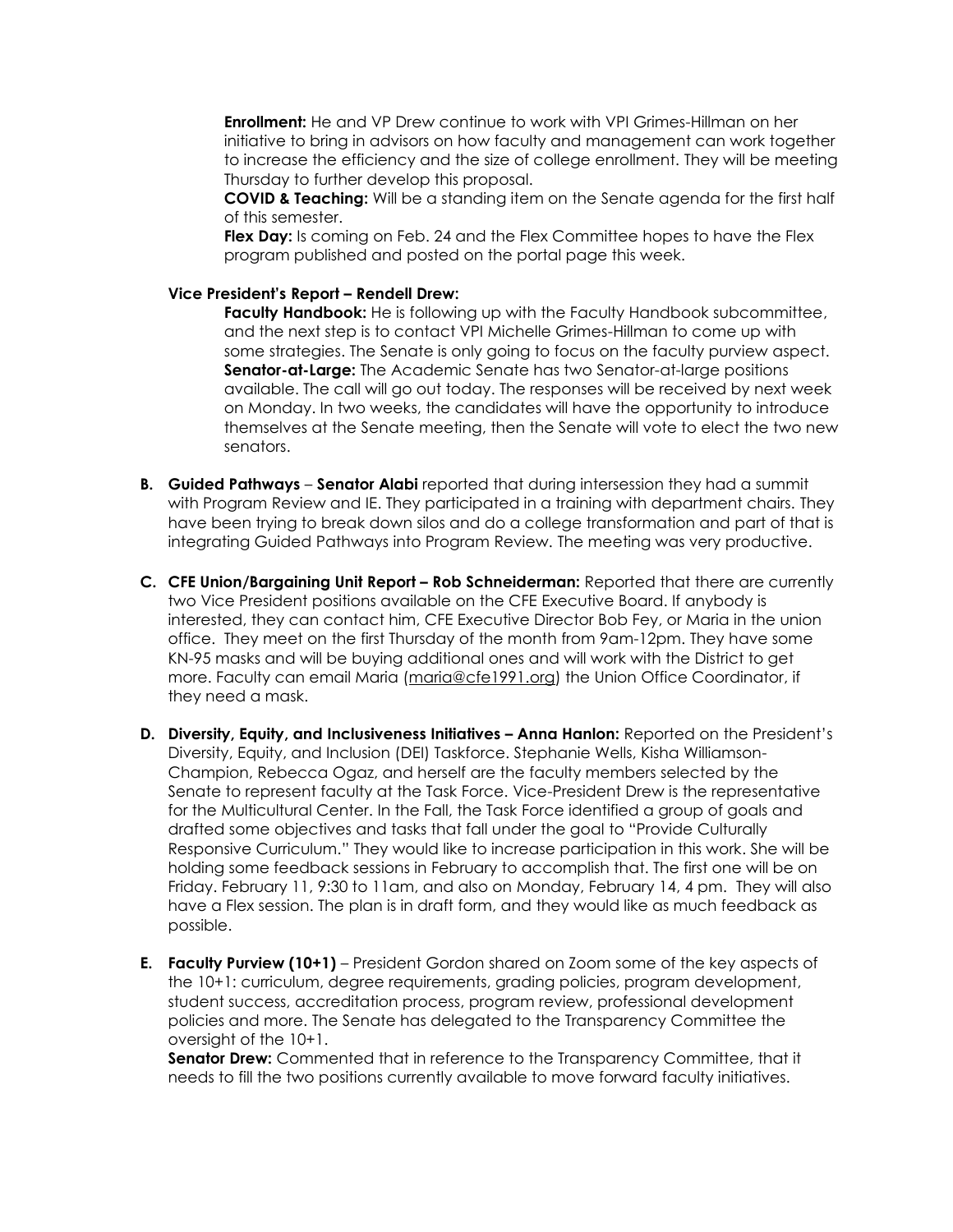**F. Transparency Committee Report – President Gordon** stated that the Transparency Committee (TC) is unique to the OCC Academic Senate, as it is delegated the oversight under the 10+1. It was founded in response to an accrediting sanction on the college years ago where the management of OCC at the time were found by the accrediting body to have been acting in a way that was not transparent. This was during the time that Dr. Arismendi-Pardi had his first term as President of the Senate. Under his leadership the Transparency Committee was created. The Senate, in creating the Transparency Committee, delegated to the Transparency Committee the oversight authority over issues relating to the 10 + 1. It is important to know that the Transparency Committee does not investigate allegations of violations of the union contract. Anything that involves working conditions, compensation, and issues that could be a grievance under the contract, those are handled by the faculty Union (CFE). The Transparency Committee is dealing with issues under the authority of the Senate and does not get involved in issues between faculty members. It strictly investigates disputes involving faculty and management as per the 10 + 1. Until now the past practice of the Transparency Committee had been to limit membership to tenured faculty because of the sensitivity of the work that Transparency Committee does. However, that is not a written policy. If the part-time faculty would like to see that policy change, they are welcome to come to a formative committee meeting. As Vice-President Drew mentioned, the former Transparency Committee Chair retired. It is very important that the Transparency Committee has the requisite number of faculty members, as the committee's work is vital.

**Senator Kennedy:** Reported that as a long-time member of the Transparency Committee, she wished to report that it met last fall and it has been meeting regularly. They have plans to meet again soon. She will set up a call to the current members to assess bylaws. It is the bylaws, not policies, that state who can be a member of the committee. They also have an open item on their agenda that was partially examined, and they are going to be looking at that. Since there is no chair, they will be looking at selecting a chair. There is no limitation on committee members as per the bylaws. There will be a meeting in a couple of weeks and then they will put out a call for faculty to join.

**President Gordon** displayed the list of committees under the Academic Senate Purview. They include the Academic Freedom Committee, Academic Rank, Academic Standards Committee, Basic Skills Task Force, Curriculum Committee, Honors Program Advisory Committee, Online Advisory Board, Part-time Faculty Committee, Professional Development Institute, Transparency Committee, and the Umoja Committee. These committees do not need to request to be added on the agenda, as committee reports are part of standing agenda items. There are also activities under the scope of the Senate. Two weeks from now, they will look at a questionnaire that has been developed for each committee to do in compliance with Program Review efforts. All the committees do important work.

**G. CCC District Board Policies and Administrative Procedures (BPAP) Report – Marilyn Kennedy:** Reported on the policies at the first BPAP meeting last Friday. A few hours before the meeting the Committee received the packet containing the agenda and policies with proposed changes, so there was no opportunity to bring them to the Senate for input. The normal committee process is to have a first reading to allow all constituent groups to have input before voting. But at this meeting were Classified guests and representatives asking to have a Classified member added immediately to the **BP2431 Chancellor Search** board policy [the current committee has already started work] to affect the currently working search committee. As of now, Classified do not have a representative on the policy, and hence, not on the current Chancellor search committee, as their prior requests for a member were turned down by the Board of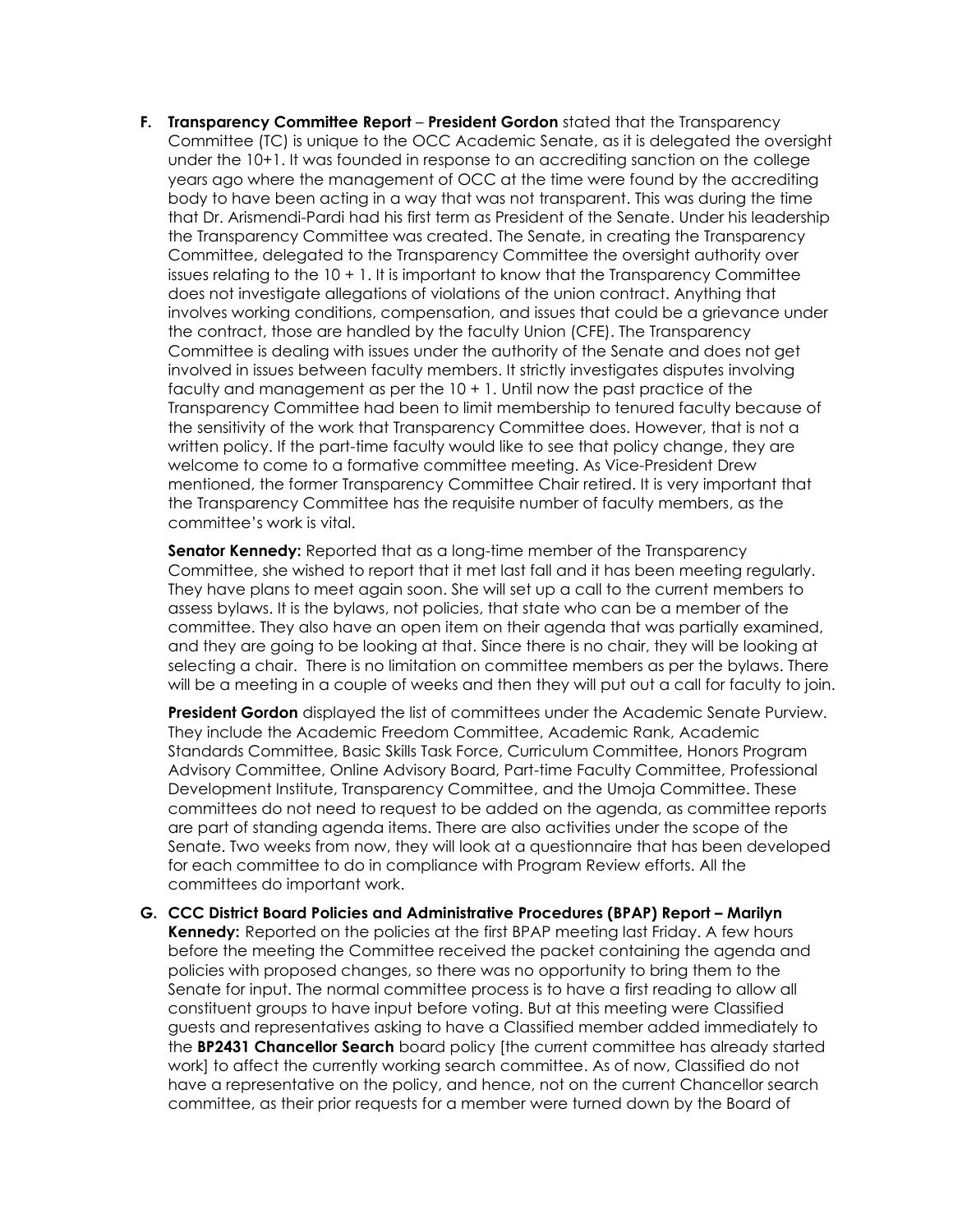Trustees. All three college Academic Senate representatives and the CCCD HR representative voted to abstain on this item during voting because of lack of information, a lack of time allowed for them to get input from their constituents, and because the OCC Senate has indicated before that they would like to look at that policy and make changes. However, it was voted to be moved forward by the committee with enough votes from other constituents, so it is moving forward to the Board of Trustees without our input. Senator Kennedy asked the Senate to consider if they wanted to review the policy anyway and ask for revisions either now or in the future even though it has moved forward. Four other policies that were on the BPAP agenda had small, proposed revisions (**AP & BP 3600 Auxiliary Organizations and AP & BP 7110 Delegation of Authority, Human Resources**). The **AP and BP 5700 Intercollegiate Athletics** policies are being held to allow time for the three college athletic directors' review and input.

**Senator Sachs** recommended bringing the policy back for Senate review. As former Senate President, he was at least four or five district level hiring committees during that tenure. This issue comes up every single time, so it needs to be addressed as a body.

**H. Curriculum Committee – Curriculum Chair Otwell**: The College sent a letter of interest for participating in this next round of applications for baccalaureate degrees. The application period opens on April 15 and closes in August. Faculty who are interested have some time to do some research. The Curriculum Committee is working on an interest form for OCC faculty, so that they can get some sense of who might be interested. The application and selection process will be determined by the Senate. If anybody has any questions, they can email Chair Otwell directly. Programs for this degree need to be something that is not served in our service area and where a need has opened up. One thing that might happen is that faculty might note a change in the job market or educational requirements for jobs under the external factors part of program review. That gives some documentation for pursuing the application.

## **4. Unfinished Business**

A. Recommendations for Midterm Report Process, Timeline, and Faculty Writer – Dr. Anna **Hanlon:** Stated that last week she presented the recommendations that have come from the Accreditation Coordinating Committee (ACC). She is looking to get feedback and then hopefully to get an endorsement from the Senate.

**Motion 2: Senator Sachs** moved to endorse the midterm report process timeline and the use of a faculty writer from ACC; motion seconded; motion approved.

There is a form for committees that will be reviewed by the Senate for approval. The job description for Faculty Writer is currently under revision for more faculty involvement. The Faculty Writer is selected just as Coordinators are selected. The VPI and Senate President interviews. This time for the Faculty Writer there will be the addition of the Dean Research Planning and Institutional Effectiveness. That individual is serving as the Accreditation Liaison Officer.

**Senator Kennedy** commented that although there are people who are excellent writers outside of the English Department, there are also a lot of excellent writers in that department, but they already have so much writing and reading to do. She recommends that they consider some reassigned time to offer the Faculty Writer besides the stipend to attract excellent writers and because writing takes time.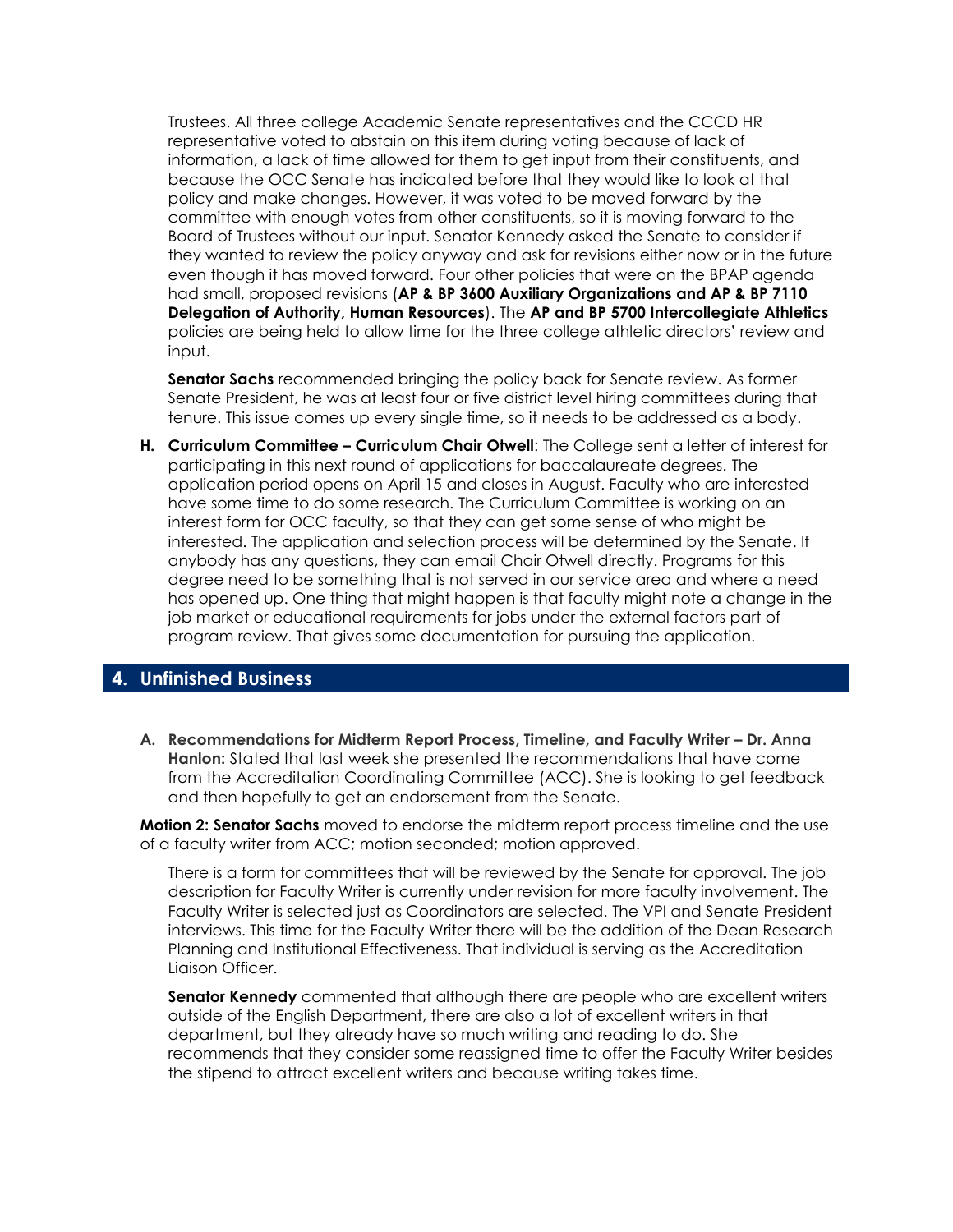**Dean Sterner stated** that the job description still needs to be vetted by CFE. She emphasized that the timeline on the Faculty Writer is a little bit different than it was in the past. They would want that person to start now and work this semester. The summer work would be via stipend, but the fall work could be potentially reassigned time.

#### **B. COVID & Teaching**

**President Gordon:** Stated that this item will be on the agenda every week for at least the first half of the semester. We are now in the second of the two weeks that the District had set aside at the start of the semester. There will be a full reopening of the campus next week. President Gordon would like the Senate to be updated next week as to how the reopening goes. There are new buildings; there are faculty members that have not used facilities in quite some time. He would like to get a sense of how that is going because faculty gets asked that all the time.

**CFE President Schneiderman:** Commented that he has been emailed many questions about masks. They are going to keep working with management to get more N95 masks. The Union is buying N95 masks, and they want to make sure that even though California is dropping the mask requirement that that remains in the classroom.

**Senator Kennedy:** Commented that the Senate passed the Covid and Teaching resolution in the middle of December, which was placed in the minutes, but they could not be sent out as they had to be approved by the Senate first in February and asked if the Senate President and CFE President were able to present the resolution to the Board of Trustees (BOT) earlier and what their response was.

**President Gordon:** Thanked Senator Kennedy for her question because it gave him a chance to go over the reporting relationship of the Academic Senate. The Academic Senate by design does not report through the normal chain of command at the College but rather directly to the Board of Trustees which is a very important organizational design. In years past, they would make their comments live at the meetings of the BOT, but since COVID the BOT meetings have not gone to not a Zoom format, but a telephone format, where people listen on their telephones. Then, the Academic Senate, from time to time, files written reports. President Gordon took the full text of the resolution that the Senate passed, and it was his entire report to the trustees at that time as soon as it passed. They got it. He was told they read it. That was their way of informing them.

**CFE President Schneiderman:** Commented that he did not have conversations with the BOT about it. When he discussed it with the Chancellor, he was aware of the resolution.

**President Gordon:** Clarified that the Senate and the Union were reporting together.

**Vice-President Drew:** Received clarification from CFE President Schneiderman that he was referring to the State of California lifting the COVID restrictions.

**Senator Boogar:** He asked if there are any plans of the Senate to adopt a hybrid or inperson format during the semester or if the Senate will stay online the whole time. He also inquired about division meetings.

**President Gordon:** Stated that the Senate announced at the end of last semester that it was going to stay online this semester. The Senate has not had any discussion yet about the next academic year. He does not have an answer to that. With respect to the division meetings, he has not heard anything about that issue as to whether it is going to be on a case-by-case basis, or whether it is going to be a general policy.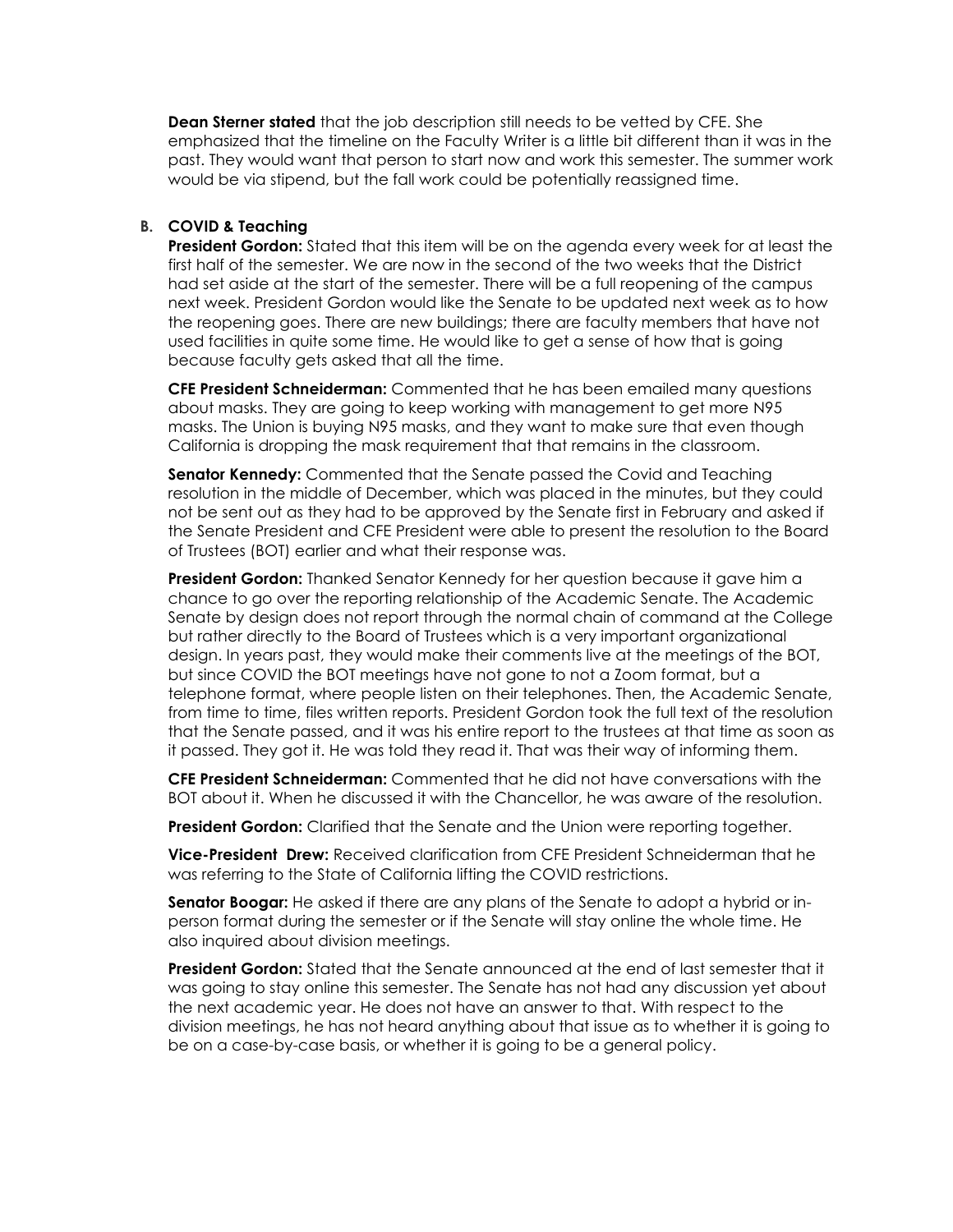**Senator Means:** Thanked Rebecca Morgan and her team for making such a clear setup for when faculty have students who are not allowed in the classroom, having a clear notification on the roster. That is good communication, and it seems to work perfectly.

**CFE President Schneiderman:** In regards to division meetings there are many people who have accommodations not to be on campus. Even though there is no longer a mask mandate, there are still people that will not be on campus based on that accommodation. Management has said that all division meetings will remain live online via Zoom. Let him know if deans say otherwise.

**Senator Kennedy:** Looked at different schools to see what they were doing in terms of opening up. Everyone is all over the place. Cerritos College is opening up March 7. As to the Zoom and the District meetings, she sent the Board of Trustees an email over the break about that because she wanted to answer constituents who were asking her during the break how they could give feedback to the Board of Trustees. She was told that the Board of Trustees meetings were not going to move to Zoom for various reasons. The Chancellor was very polite in his response in the letter.

She expressed her concerns about telephone meetings as they limit public interaction during public meetings; other District and College committees, plus classes, are using Zoom, not telephones and written reports.

**President Gordon:** The District mask mandate will remain in effect even if the State removes the mandate.

**Senator Ely:** Clarified that the school districts follow the CDC quidelines, not the State of California guidelines.

## **5. New Business**

#### **A. CFE Evaluations:**

**CFE President Schneiderman:** He provided the Senate a broad overview of some of their goals. They are going to be meeting with management to discuss some changes to evaluations for this new set of tenure-track faculty who are going to be hired this year.

They want to try for greater equity and that includes training, processes, and the evaluation forms. Senator Kennedy has pointed out that they were weak on that, and they are going to try to do more in that area.

They also want to work on timing issues of both the self-evaluations and of the communications between the tenure-track evaluatees and the committee.

They need to clarify the role of enrollment and ADA compliance in the evaluation process. CFE sent a cease-and-desist letter to management about using enrollment data for tenure track decisions. There is one tenure-track faculty who is in arbitration right now and that person had their tenure denied basically based on enrollment. CFE found that to be extremely problematic because the evaluation process at the very beginning says, "the reason for this tenure track evaluation process is to improve teaching." It is not to improve enrollment. Enrollment is a downstream consequence. It is also a consequence of RateMyProfessors website. CFE believe that is an unfair gauge to deny tenure. They sent a letter to management, and they responded by saying that they can use enrollment data for evaluations. They disagree vigorously in that area. CFE finds that inappropriate and they are not going to make an agreement that agrees to using enrollment data as a metric for tenure-track employees.

In regards to ADA compliance, he just received an email that some faculty are very concerned that management is pushing to process their classes through some software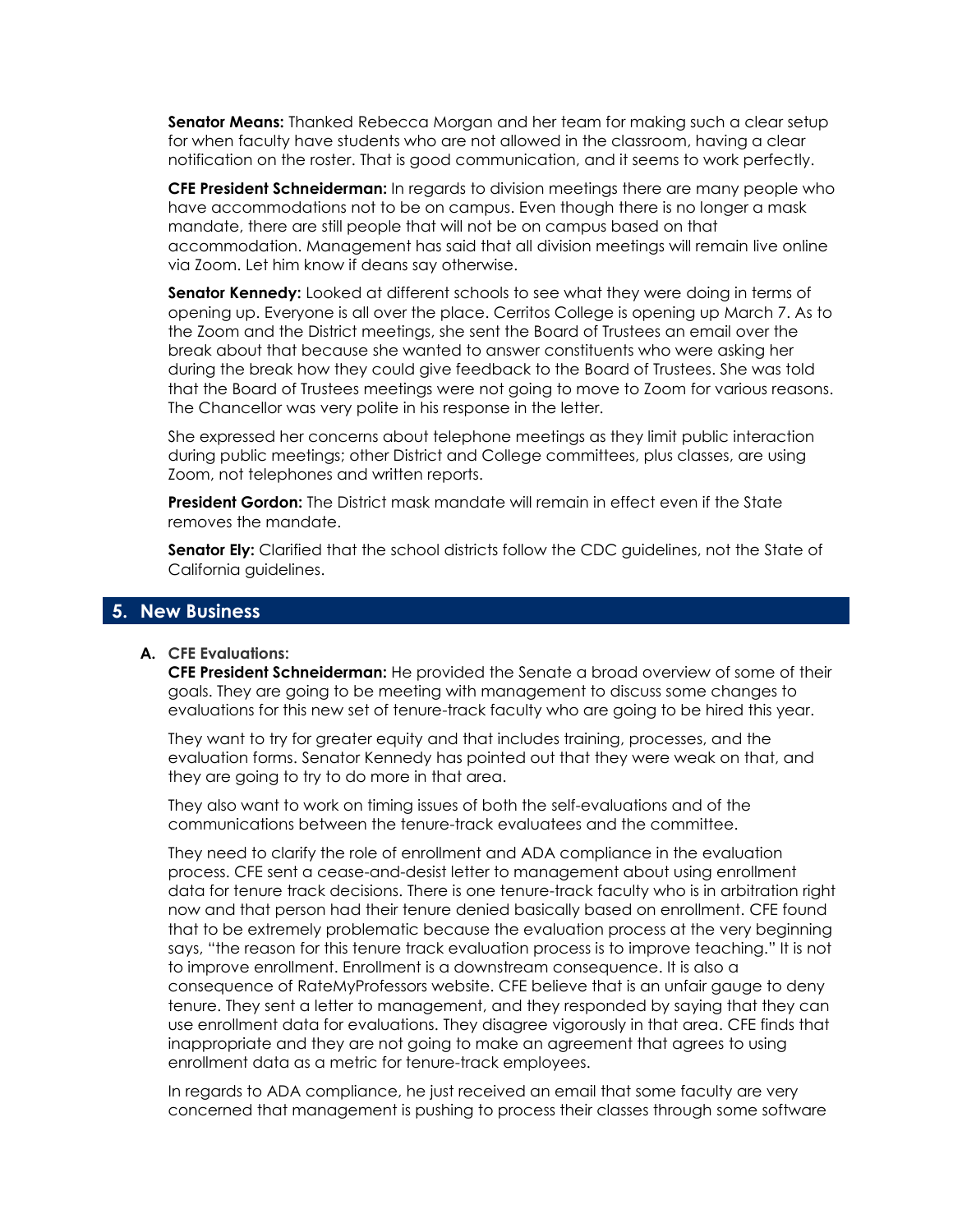to evaluate ADA compliance. That would give them an evaluation positive or negative based on that compliance. There is no support for this. In fact, the person in arbitration for not being granted tenure made a strong statement that students who needed accommodations were not receiving them because the campuses were not making the appropriate commitment to provide accommodations. The question was how do they want to put that on the faculty member to do everything themselves with no support and be punished if they bring up the fact that there is no support? That is a problem.

Those are some of the complications that they may be facing during the evaluation process and some of the goals that they have.

**Vice-President Drew:** He wanted to clarify if managers or deans are saying that student enrollment should be part of the faculty member's evaluation.

**CFE President Schneiderman:** Stated that the District has asserted in their response to their letter that they have the right to use enrollment data in the evaluation process.

**Vice-President Drew:** Stated that he does not recall that being a part of a successful instructor. He ever knew that dependence on student enrollment in a class was part of an instructor's evaluation. There are internal processes right now that already should take care of a poor teaching issue.

**CFE President Schneiderman:** During the arbitration he had to testify, and it is very clear that the criteria that has been set up has been criteria were faculty can work it out on themselves and become a better instructor. They cannot work on enrollment. Furthermore, there are many issues that affect enrollment such as the time of day, the classes taught, the modality, the level of the class, etc. The person in question here was teaching a very high-level honors class that does get very low enrollment. CFE would recommend any tenure-track never to take one of those type of classes during the first four years of their enrollment. That affects curriculum. This has a domino effect, and it is really problematic.

**President Gordon:** Commented that because he is involved with the honors program, he thinks this is an issue that cuts across the purview of both the Union and the Senate. It absolutely deals with 10+1 items. If they are going to be in a race to the bottom where you are able to enhance your position is by having the lowest possible standards, therefore, the highest possible enrollment. That is something that the Academic Senate would be interested in, as well as the Union.

**Senator Kennedy:** Commented that she had a constituent for her division complaining about ADA compliance not getting enough support to be able to have faculty trained to do that. That is also coming from managers. As per enrollment, that can be affected by a lot of things. We need look at it in a more nuanced way. The Academic Standards Committee might be committee that could address things like this. They definitely do not want enrollment to be an issue unless that is tempered by poor teaching.

**President Gordon:** Reiterated that there is a need for the Academic Senate Transparency Committee to re-gain the members that it has lost because they have been contacted by faculty who have concerns, and that is in the province of the Transparency Committee.

# **6. Adjournment of the Regular Meeting**

**President Gordon** adjourned the meeting at 12:22 p.m.